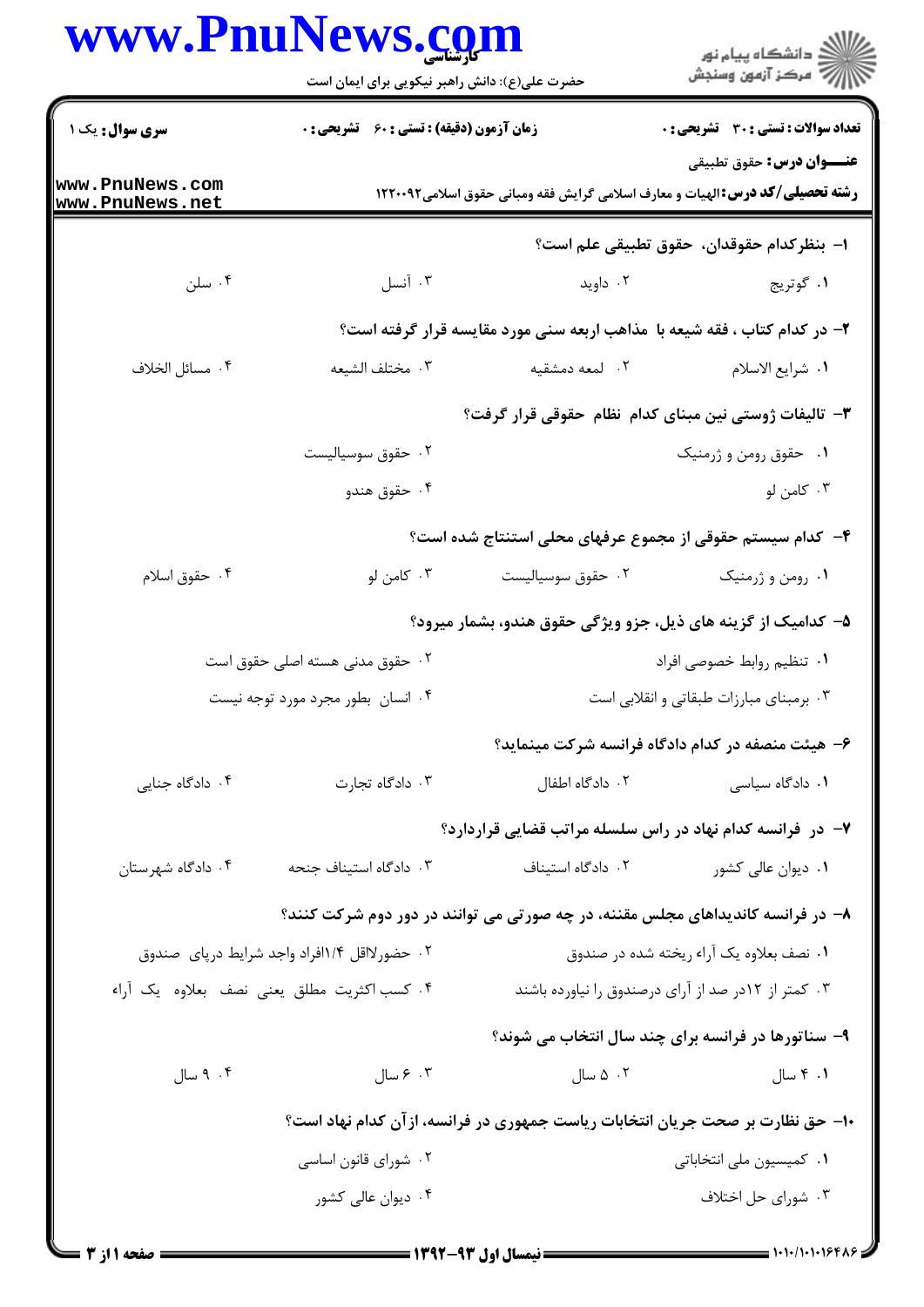## www.PnuNews.com

|                                    | www.PnuNews.com<br>حضرت علی(ع): دانش راهبر نیکویی برای ایمان است                             |                       | ڪ دانشڪاه پيام نور<br> 7- مرڪز آزمون وسنڊش                                                                               |  |
|------------------------------------|----------------------------------------------------------------------------------------------|-----------------------|--------------------------------------------------------------------------------------------------------------------------|--|
| <b>سری سوال : ۱ یک</b>             | <b>زمان آزمون (دقیقه) : تستی : 60 ٪ تشریحی : 0</b>                                           |                       | تعداد سوالات : تستي : 30 - تشريحي : 0                                                                                    |  |
| www.PnuNews.com<br>www.PnuNews.net |                                                                                              |                       | <b>عنـــوان درس:</b> حقوق تطبيقي<br><b>رشته تحصیلی/کد درس:</b> الهیات و معارف اسلامی گرایش فقه ومبانی حقوق اسلامی1۲۲۰۰۹۲ |  |
|                                    |                                                                                              |                       | 1۱– کدام دادگاه در فرانسه ًمتشکل از سه قضایی حقوقدان میباشد؟                                                             |  |
| ۰۴ دادگاه شهرستان                  | ٠٣ دادگاه استيناف                                                                            | ۰۲ دادگاه بدوی        | ٠١. دادگاه بخش                                                                                                           |  |
|                                    |                                                                                              |                       | 1۲– بنظرکدام حقوقدان ، نقش تکاملی اخلاق جامعه ،برعهده حقوق میباشد؟                                                       |  |
| ۰۴ تئودوس                          | ۰۳ پرتاله                                                                                    | ۰۲ پوتيه              | ۰۱ کورويچ                                                                                                                |  |
|                                    |                                                                                              |                       | ۱۳– کدامیک از گزینه های ذیل، در نظام قضایی فرانسه جزودادگاه اختصاصی است؟                                                 |  |
| ۰۴ دادگاه استيناف                  | ۰۳ دادگاه شهرستان                                                                            | ۲. دادگاه بخش         | ٠١. دادگاه تجارت                                                                                                         |  |
|                                    | ۱۴– کدام مقام سیاسی در آلمان ،به عنوان نماینده دولت فدرال با دول خارجی معاهده امضاء مینماید؟ |                       |                                                                                                                          |  |
|                                    | ۰۲ رئیس جمهور                                                                                |                       | ۰۱ صدر اعظم                                                                                                              |  |
|                                    | ۰۴ نمایندگان مجلس پائین                                                                      |                       | ۰۳ نمایندگان سنا                                                                                                         |  |
|                                    |                                                                                              |                       | 1۵– رئیس جمهور فدرال آلمان چگونه انتخاب می شود؟                                                                          |  |
|                                    | ٠٢ با انتخاب مجلس نمايندگان (بوندستاگ)                                                       | ۰۱ با رای مستقیم مردم |                                                                                                                          |  |
|                                    | ۰۴ توسط مجمع فدرال                                                                           |                       | ۰۳ با انتخاب مجلس بوندسرات                                                                                               |  |
|                                    |                                                                                              |                       | ۱۶– در نظام قضایی آلمان، رسیدگی به تخلفات احزاب برعهده کدام نهادمی باشد؟                                                 |  |
|                                    | ۰۲ دادگاه قانون اساسی فدرال                                                                  |                       | ۰۱ دادگاههای عادی                                                                                                        |  |
|                                    | ۰۴ دیوان عالی کشور                                                                           |                       | ۰۳ دادگاههای اداری                                                                                                       |  |
|                                    |                                                                                              |                       | ۱۷– براساس قانون اساسی آمریکا اختیارات قانونگذاری متعلق به کدام نهاداست؟                                                 |  |
| ۰۴ کنگره                           | ۰۳ رئیس جمهور                                                                                | ۰۲ دیوانعالی          | ۰۱ سنا                                                                                                                   |  |
|                                    |                                                                                              |                       | ۱۸– درنظام جمهور ی اسلامی ایران، کدام نهادوظیفه تفسیرقانون اساسی رابرعهده دارد؟                                          |  |
| ۰۴ مجلس خبرگان                     | ۰۳ دیوانعالی کشور                                                                            | ۰۲ شورای نگهبان       | ۰۱ مجلس شورای اسلامی                                                                                                     |  |
|                                    |                                                                                              |                       | ۱۹- کدام دادگاه درایتالیا ، به آرای صادره از مراجع سازش ،رسیدگی پژوهشی می نماید؟                                         |  |
| ۰۴ دادگاه استان                    | ۰۳ دادگاه شهرستان                                                                            | ۰۲ دادگاه بخش         | ٠١. دادگاه قانون اساسي                                                                                                   |  |
|                                    |                                                                                              |                       | <b>۲۰</b> - مدت نمایندگی در مجمع قانونگذاری هند چند سال است؟                                                             |  |
| ۰۴ ۵سال                            | ۰۳ مسال                                                                                      | ۰۲ ۳سال               | ۰۱ ۴سال                                                                                                                  |  |